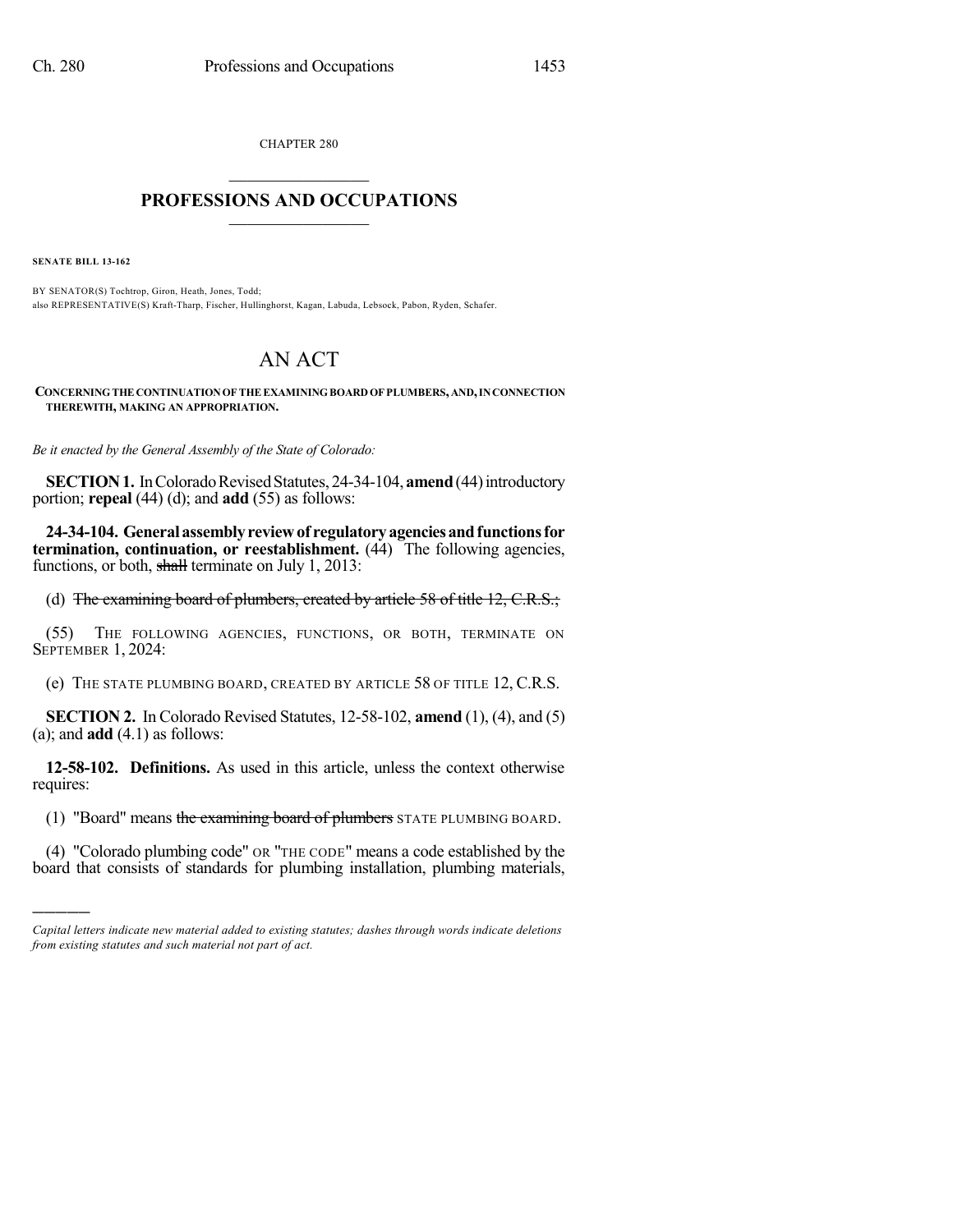conservation, medical gas, sanitary drainage systems, and solar plumbing that could directly affect the potable water supply.

(4.1) "COLORADO FUEL GAS CODE" MEANS A CODE ADOPTED BY RULE BY THE BOARD FOR THE INSPECTION OF PLUMBING FUEL GAS PIPE INSTALLATIONS.

(5) (a) "Plumbing" includes the following items located within the building or extending five feet from the building foundation, excluding any service line extending from the first joint to the property line: All potable water supply and distribution pipes and piping; all plumbing fixtures and traps; all drainage and vent pipes; ALL WATER CONDITIONING APPLIANCES CONNECTED TO THE POTABLE WATER SYSTEM; all building drains, including their respective joints and connections, devices, receptacles, and appurtenances; all multipurpose residential fire sprinkler systems in one- and two-family dwellings and townhouses that are part of the potable water supply; and all medical gas and vacuum systems in health care facilities. "Plumbing" does not include:

(I) The installation, extension, alteration, or maintenance, including the related water piping and the indirect waste piping therefrom, of domestic appliances equipped with backflow preventers, including lawn sprinkling systems, residential ice makers, humidifiers, electrostatic filter washers, water heating appliances, water conditioning appliances not directly connected to the sanitary sewer system, building heating appliances and systems, fire protection systems except for multipurpose residential fire sprinkler systems in one- and two-family dwellings and townhouses that are part of the potable water supply, air conditioning installations, process and industrial equipment and piping systems, or indirect drainage systems not a part of a sanitary sewer system; or

(II) The repair and replacement of garbage disposal units and dishwashers directly connected to the sanitary sewer system, including the necessary replacement of all tail pipes and traps, or the repair, maintenance, and replacement of sinks, faucets, drains, showers, tubs, and toilets.

**SECTION 3.** In Colorado Revised Statutes, 12-58-103, **amend** (1), (3) (a), and (5) as follows:

**12-58-103. Examining board of plumbers - repeal of article.** (1) There is hereby established within the division of professions and occupations of the department of regulatory agencies the examining board of plumbers STATE PLUMBING BOARD. The board shall exercise its powers and perform its duties and functions in the department of regulatory agencies as if it were transferred to the department by a **type 1** transfer, as such transfer is defined in the "Administrative Organization Act of 1968", article 1 of title 24, C.R.S.

(3) (a) The governor, with power of removal, shall appoint the members of the board, subject to confirmation by the senate. except that the five members serving on June 30, 1982, shall continue to serve until the expiration of their respective terms of office. The governor shall appoint one additional member to serve until July 1, 1983, and another additional member to serve untilJuly 1, 1986. Thereafter, members shall be BOARD MEMBERS ARE appointed for four-year terms. Any vacancy occurring in the membership of the board shall be filled by the governor by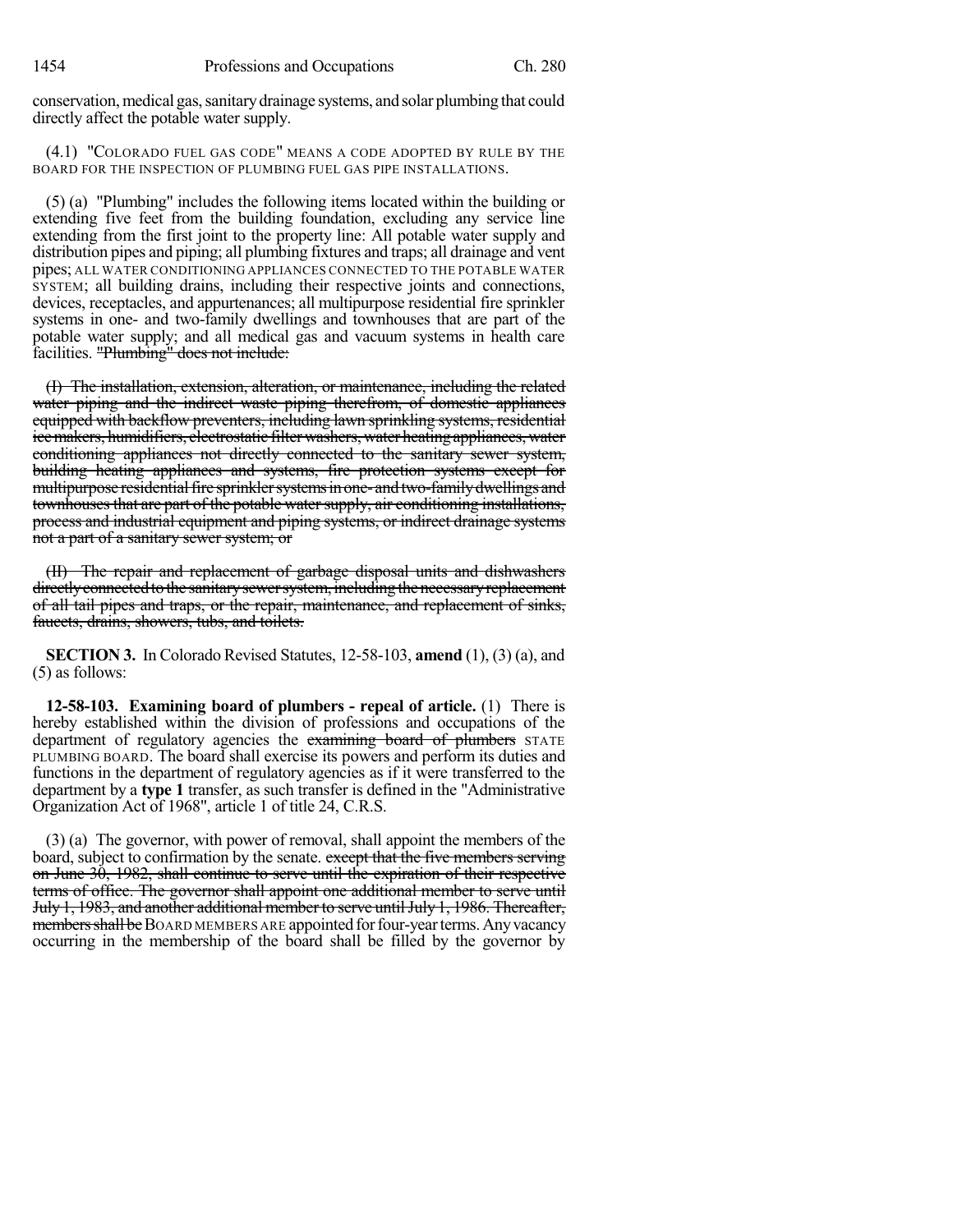appointment for the unexpired term of such member.

(5) This article is repealed, effective  $J_{\text{t}}$  and  $J_{\text{t}}$  are  $J_{\text{t}}$  are  $J_{\text{t}}$  and  $J_{\text{t}}$  are  $J_{\text{t}}$  and  $J_{\text{t}}$  are  $J_{\text{t}}$  are  $J_{\text{t}}$  are  $J_{\text{t}}$  are  $J_{\text{t}}$  and  $J_{\text{t}}$  are  $J_{\text{t}}$  are such repeal, the examining board of plumbers STATE PLUMBING BOARD shall be reviewed as provided for in section 24-34-104, C.R.S.

**SECTION 4.** In Colorado Revised Statutes, 12-58-104, **amend** (1) (e) and (1) (f); **repeal** (1) (k); and **add** (1) (l), (1) (m), and (1) (n) as follows:

**12-58-104. Powers of board - fees - rules.** (1) In addition to all other powers and duties conferred or imposed upon the board by this article, the board is authorized and empowered to:

(e) In accordance with the provisions of article 4 of title 24, C.R.S., prescribe, enforce, amend, and repeal rules and regulations governing the plumbing drainage, sewerage, and plumbing ventilation SYSTEMS of all buildings in this state;

(f) Employ PLUMBERS LICENSED UNDER THIS ARTICLE AS JOURNEYMAN OR MASTER PLUMBERS AS STATE PLUMBING inspectors and charge fees for making inspections of plumbing work covered by the Colorado plumbing code in those areas where the local jurisdiction has not adopted its own plumbing code and where that jurisdiction has requested such inspections DOES NOT CONDUCT INSPECTIONS AND ISSUE PERMITS;

(k) Establish minimum requirements and standards for the inspection of multipurpose residential fire sprinkler systems in one- and two-family dwellings and townhouses that are part of the potable water supply, by requiring inspectors of multipurpose residential fire sprinkler systems in one- and two-family dwellings and townhouses to be certified by the division of fire prevention and control in the department of public safety pursuant to section 24-33.5-1206.4, C.R.S.

(l) FIND, UPON HOLDING A HEARING, THAT AN INCORPORATED TOWN OR CITY, COUNTY,OR CITY AND COUNTY FAILS TO MEET THE MINIMUM REQUIREMENTS OF THIS ARTICLE IF THE LOCAL INSPECTION AUTHORITY HAS FAILED TO ADHERE TO THE MINIMUM STANDARDS REQUIRED BY THIS ARTICLE WITHIN TWELVE MONTHS AFTER THE BOARD HAS ADOPTED THE STANDARDS BY RULE PURSUANT TO THIS SUBSECTION (1);

(m) ISSUE AN ORDER TO CEASE AND DESIST FROM ISSUING PERMITS OR PERFORMING INSPECTIONS UNDER THIS ARTICLE TO AN INCORPORATED TOWN OR CITY, COUNTY, OR CITY AND COUNTY UPON FINDING THAT THE PUBLIC ENTITY FAILS TO MEET THE MINIMUM REQUIREMENTS OF THIS ARTICLE UNDER THIS SUBSECTION  $(1);$ 

(n) APPLY TO A COURT TO ENJOIN AN INCORPORATED TOWN OR CITY, COUNTY, OR CITY AND COUNTY FROM VIOLATING AN ORDER ISSUED PURSUANT TO PARAGRAPH (m) OF THIS SUBSECTION (1).

**SECTION 5.** In Colorado Revised Statutes, 12-58-104.5, **amend** (1) and (2); and **add** (5) as follows: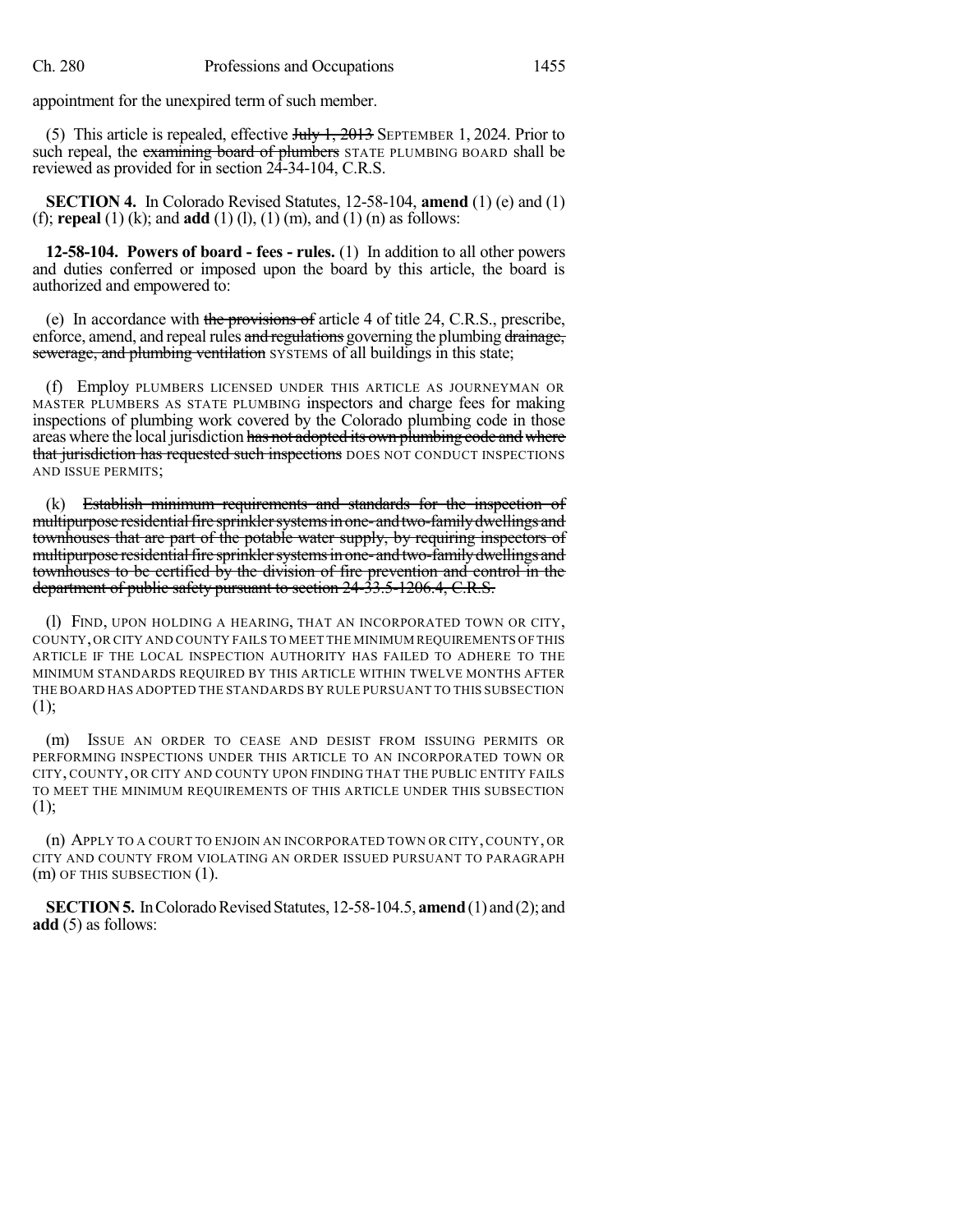**12-58-104.5. Colorado plumbing code - amendments- variances- Colorado fuel gas code.** (1) In accordance with the provisions of article 4 of title 24, C.R.S., the board shall establish aColorado plumbing code, as defined in section 12-58-102 (4). Such code shall represent the minimum standards for installation, alteration, and repair of plumbing equipment and systems throughout the state.

(2) Local governments shall be ARE permitted to amend the code when adopting a plumbing code for their jurisdictions as long as such amendments are at least equal to the minimum requirements set forth in the Colorado plumbing code.

(5) THE BOARD SHALL ADOPT A COLORADO FUEL GAS CODE FOR THE GAS PIPING INSTALLATIONS INSPECTION REQUIREMENT OF SECTION 12-58-104 (1) (j).

**SECTION 6.** In Colorado Revised Statutes, 12-58-107, **amend** (1) (a) as follows:

**12-58-107. License issuance - examination.** (1) (a) The board shall issue licenses to persons who have by examination and experience shown themselves competent and qualified to engage in the business, trade, or calling of a residential plumber, journeyman plumber, or master plumber. The board shall establish the minimum level of experience required for an applicant to receive a residential, journeyman, or master plumber's license. The maximum experience the board may require for an applicant to qualify to receive TEST FOR a residential plumber's license is two years or three thousand four hundred hours of practical experience. The maximum experience the board may require for an applicant to qualify to receive TEST FOR a journeyman plumber's license is four years or six thousand eight hundred hours of practical experience. An applicant for a master plumber's license shall furnish evidence that he has five years of practical experience. THE MAXIMUM EXPERIENCE THE BOARD MAY REQUIRE FOR AN APPLICANT TO TEST FOR A MASTER PLUMBER'S LICENSE IS EIGHT THOUSAND FIVE HUNDRED HOURS OF PRACTICAL EXPERIENCE.

**SECTION 7.** In Colorado Revised Statutes, **repeal and reenact, with amendments,** 12-58-107.5 as follows:

**12-58-107.5. Credit for experience received outside of Colorado.** FOR ALL APPLICANTS SEEKINGWORK EXPERIENCE CREDIT TOWARD LICENSURE FOR PLUMBING WORK EXPERIENCE RECEIVED OUTSIDE OF COLORADO, THE BOARD SHALL GIVE CREDIT FOR SUCH WORK EXPERIENCE IF THE APPLICANT CAN SHOW TO THE SATISFACTION OF THE BOARD THAT THE PARTICULAR EXPERIENCE IS ADEQUATE TO COMPLY WITH THE REQUIREMENTS OF THIS ARTICLE.

**SECTION 8.** In Colorado Revised Statutes, **amend** 12-58-108 as follows:

**12-58-108. License renewal- reinstatement.**(1) All license AND CONTRACTOR REGISTRATION renewal and renewal feesshall be in accordance with the provisions of sections 24-34-102 and 24-34-105, C.R.S.

(2) Any license OR CONTRACTOR REGISTRATION that haslapsed shall be deemed to have expired. Prior to reinstatement, the board is authorized to require the licensee to demonstrate competency. Licenses shall be renewed or reinstated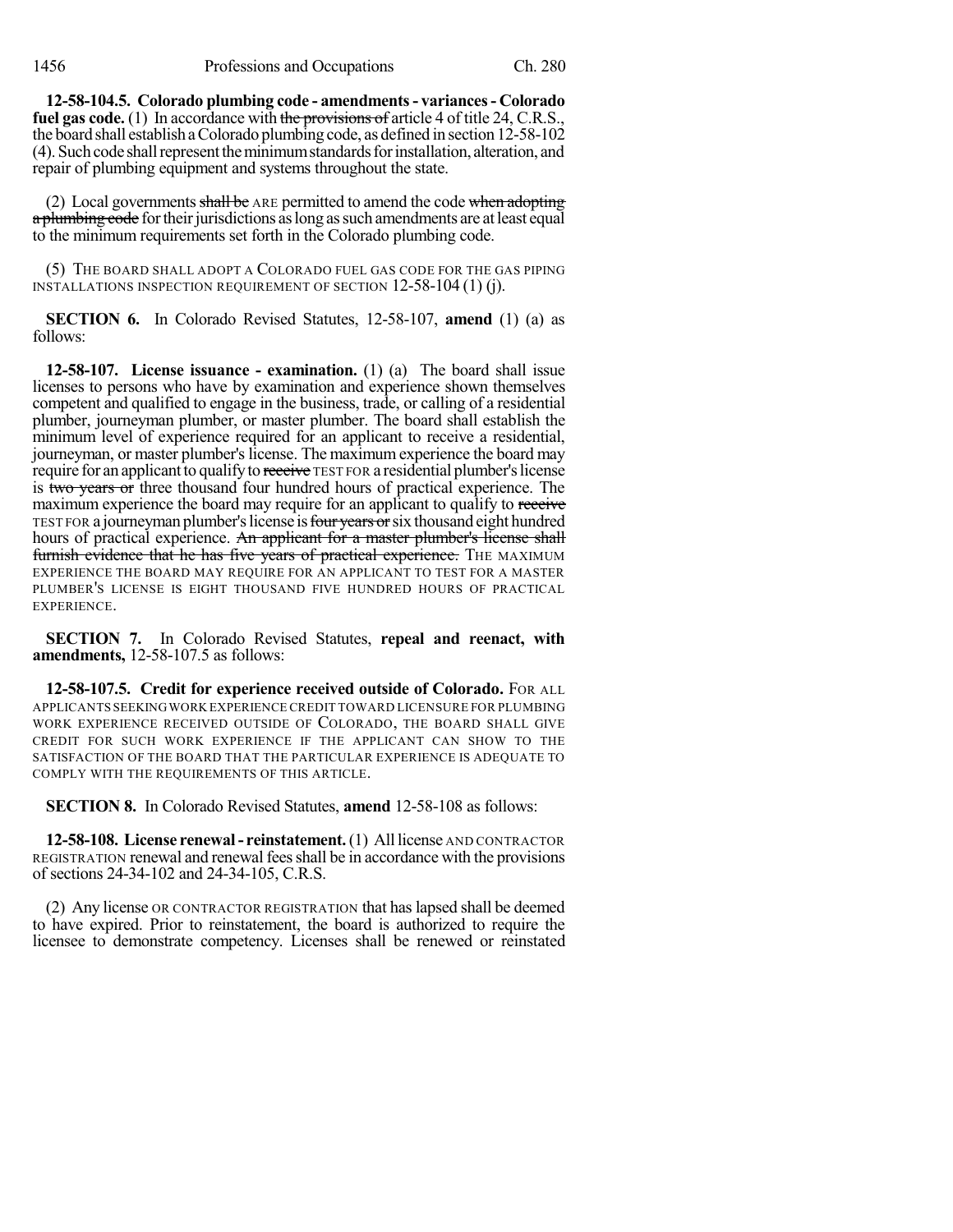pursuant to a schedule established by the director of the division of professions and occupations within the department of regulatory agencies and pursuant to section 24-34-102 (8), C.R.S. The director of the division of professions and occupations within the department of regulatory agencies may establish renewal fees and delinquency fees for reinstatement pursuant to section 24-34-105, C.R.S. If a person fails to renew his or her license pursuant to the schedule established by the director of the division of professions and occupations, such license OR CONTRACTOR REGISTRATION shall expire. Any person whose license OR CONTRACTOR REGISTRATION has expired shall be subject to the penalties provided in this article or section 24-34-102 (8), C.R.S.

**SECTION 9.** In Colorado Revised Statutes, 12-58-110, **amend** (1) (p) as follows:

**12-58-110. Disciplinary action by board - licenses or registrations denied, suspended, or revoked - cease-and-desist orders.** (1) The board may deny, suspend, revoke, or refuse to renew any license or registration issued or applied for under the provisions of this article or place a licensee or a registrant on probation for any of the following reasons:

(p) Selling or fraudulently obtaining or furnishing a license OR REGISTRATION to practice as a residential,journeyman,ormaster plumber OR PLUMBING CONTRACTOR or aiding or abetting in such activity;

**SECTION 10.** In Colorado Revised Statutes, 12-58-113, **add** (6) as follows:

**12-58-113.Exemptions.**(6)(a) NOTHING IN THIS ARTICLE REQUIRES A PLUMBING LICENSE, CONTRACTOR REGISTRATION, OR PERMIT TO PERFORM:

(I) THE INSTALLATION, EXTENSION, ALTERATION, OR MAINTENANCE, INCLUDING THE RELATED WATER PIPING AND THE INDIRECT WASTE PIPING, OF DOMESTIC APPLIANCES EQUIPPED WITH BACKFLOW PREVENTERS,INCLUDING LAWN SPRINKLING SYSTEMS;RESIDENTIAL ICE MAKERS,HUMIDIFIERS,ELECTROSTATICFILTER WASHERS, OR WATER HEATING APPLIANCES; BUILDING HEATING APPLIANCES AND SYSTEMS; FIRE PROTECTION SYSTEMS EXCEPT FOR MULTIPURPOSE RESIDENTIAL FIRE SPRINKLER SYSTEMS IN ONE- AND TWO-FAMILY DWELLINGS AND TOWNHOUSES THAT ARE PART OF THE POTABLE WATER SUPPLY; AIR CONDITIONING INSTALLATIONS; PROCESS AND INDUSTRIAL EQUIPMENT AND PIPING SYSTEMS;OR INDIRECT DRAINAGE SYSTEMS NOT A PART OF A SANITARY SEWER SYSTEM; OR

(II) THE REPAIR AND REPLACEMENT OF GARBAGE DISPOSAL UNITS AND DISHWASHERS DIRECTLY CONNECTED TO THE SANITARY SEWER SYSTEM,INCLUDING THE NECESSARY REPLACEMENT OF ALL TAIL PIPES AND TRAPS, OR THE REPAIR, MAINTENANCE, AND REPLACEMENT OF SINKS, FAUCETS, DRAINS, SHOWERS, TUBS, AND TOILETS.

(b) NOTWITHSTANDING PARAGRAPH (a) OF THIS SUBSECTION (6), "PLUMBING" DOES NOT INCLUDE:

(I) INSTALLATIONS,EXTENSIONS,IMPROVEMENTS,REMODELING,ADDITIONS,AND ALTERATIONS IN WATER AND SEWER SYSTEMS OWNED OR ACQUIRED BY COUNTIES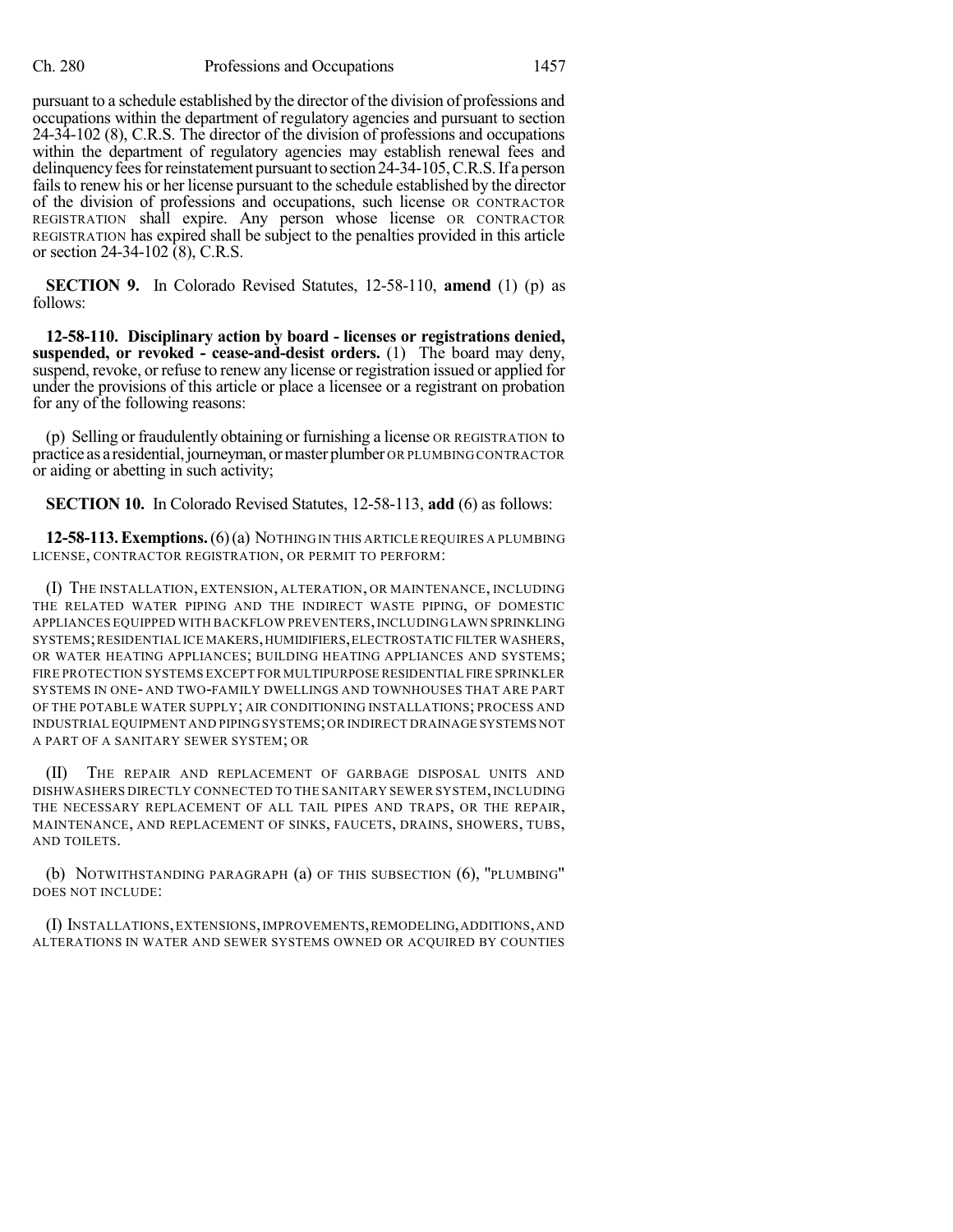PURSUANT TO ARTICLE 20 OF TITLE 30, C.R.S., CITIES AND TOWNS PURSUANT TO ARTICLE 35 OF TITLE 31, C.R.S., OR WATER AND SANITATION DISTRICTS PURSUANT TO ARTICLE 1 OR ARTICLE 4 OF TITLE 32, C.R.S.;

(II) INSTALLATIONS,EXTENSIONS,IMPROVEMENTS,REMODELING,ADDITIONS,AND ALTERATIONS PERFORMED BY CONTRACTORS EMPLOYED BY COUNTIES, CITIES, TOWNS,OR WATER AND SEWER DISTRICTS THAT CONNECT TO THE PLUMBING SYSTEM WITHIN A PROPERTY LINE; OR

(III) PERFORMANCE, LOCATION, CONSTRUCTION, ALTERATION, INSTALLATION, AND USE OF ON-SITE WASTEWATER TREATMENT SYSTEMS PURSUANT TO ARTICLE 10 OF TITLE 25, C.R.S., WHICH ARE LOCATED WITHIN A PROPERTY LINE.

**SECTION 11.** In Colorado Revised Statutes, 12-58-114.2, **amend** (1); and **add** (3) as follows:

**12-58-114.2. Plumbing inspectors - qualifications.** (1) The director of the division of professions and occupations is authorized to appoint or employ competent persons LICENSED UNDER THIS ARTICLE AS JOURNEYMAN OR MASTER PLUMBERS as state plumbing inspectors.

 $(3)(a)$  Beginning July 1, 2014, persons licensed under this article or who ARE CERTIFIED AS RESIDENTIAL PLUMBING INSPECTORS BY A NATIONALLY RECOGNIZED MODEL CODE ORGANIZATION ARE AUTHORIZED TO INSPECT RESIDENTIAL PLUMBING.ANY NEWLY HIRED INSPECTORS NOT LICENSED UNDER THIS ARTICLE OR CERTIFIED BY A NATIONALLY RECOGNIZED MODEL CODE ORGANIZATION HAVE ONE YEAR FROM THE DATE OF HIRE TO ACQUIRE THE NECESSARY LICENSE OR CERTIFICATION OR MEET THE HIRING REQUIREMENTS OF THE HIRING AUTHORITY, WHICHEVER IS MORE STRINGENT.

(b) BEGINNING JULY 1, 2014, PERSONS LICENSED UNDER THIS ARTICLE OR WHO ARE CERTIFIED AS COMMERCIAL PLUMBING INSPECTORS BY A NATIONALLY RECOGNIZED MODEL CODE ORGANIZATION ARE AUTHORIZED TO INSPECT COMMERCIAL PLUMBING.ANY NEWLY HIRED INSPECTORS NOT LICENSED UNDER THIS ARTICLE OR CERTIFIED BY A NATIONALLY RECOGNIZED MODEL CODE ORGANIZATION HAVE ONE YEAR FROM THE DATE OF HIRE TO ACQUIRE THE NECESSARY LICENSE OR CERTIFICATION OR MEET THE HIRING REQUIREMENTS OF THE HIRING AUTHORITY, WHICHEVER IS MORE STRINGENT.

**SECTION 12.** In Colorado Revised Statutes, 12-58-117, **amend** (1) as follows:

**12-58-117. Apprentices.** (1) Any person may work as a plumbing apprentice for a licensed plumber REGISTERED PLUMBING CONTRACTOR but shall not do any plumbing work for which a license is required pursuant to this article except under the supervision of a licensed plumber. Supervision requires that the A licensed plumber supervise apprentices at the jobsite. One licensed journeyman plumber, master plumber, or residential plumber shall not supervise more than three apprentice plumbers at the same jobsite.

**SECTION 13.** In Colorado Revised Statutes, 12-58-114.5, **amend** (1) and (3) (a) introductory portion; and **add** (8) as follows: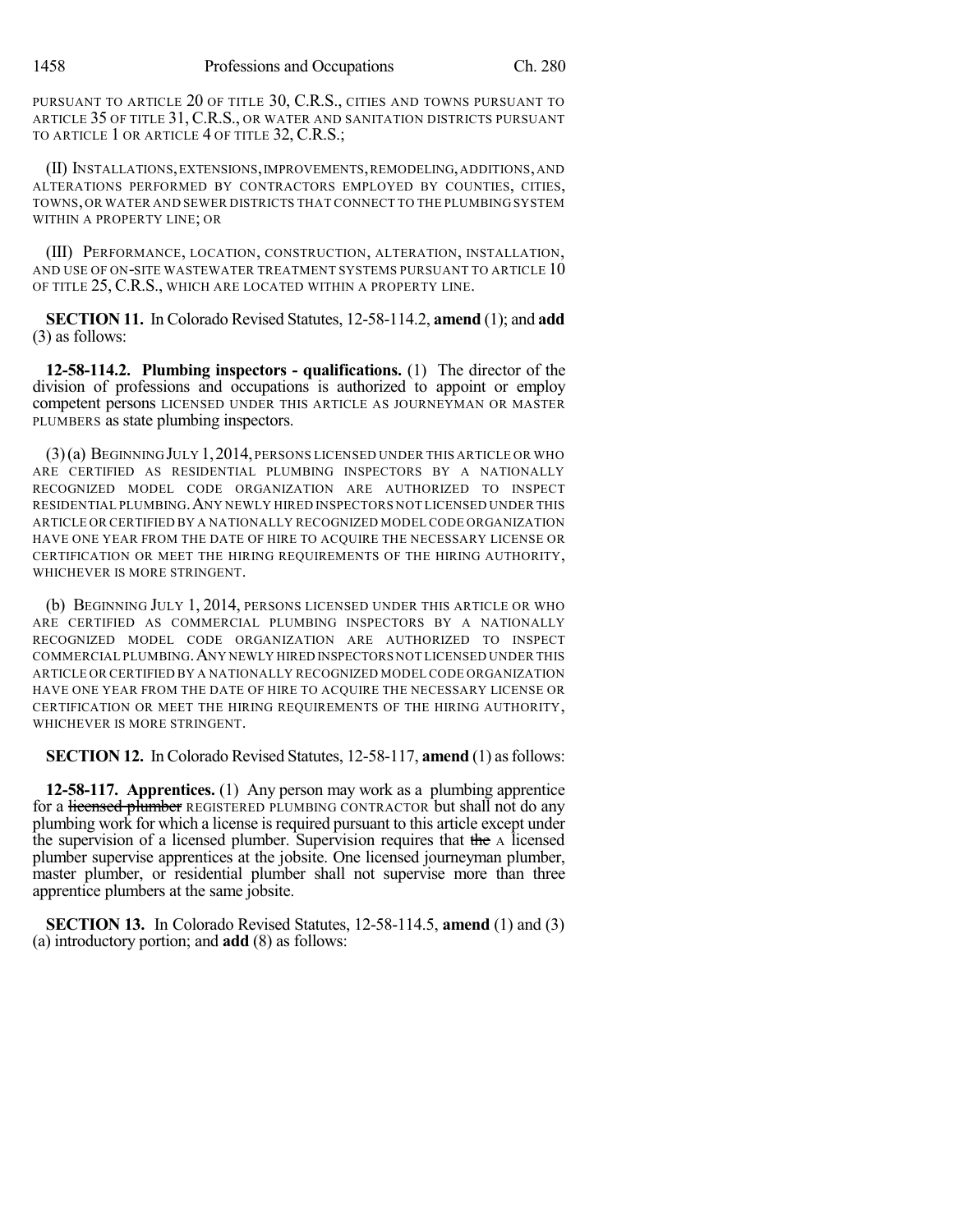**12-58-114.5. Inspection - application - standards.** (1) Any plumbing or gas piping installation in any new construction or remodeling or repair, other than manufactured units inspected in accordance with the provisions of part 7 of article 32 of title 24, C.R.S., except in any incorporated town or city, any county, or any city and county having its own plumbing code equal to the minimum standards provided in this article, shall THAT CONDUCTS INSPECTIONS AND ISSUES PERMITS, MUST be inspected by a state plumbing inspector in those areas where a local jurisdiction has requested such inspections INSPECTOR. A state plumbing inspector shall inspect any new construction, remodeling, or repair subject to the provisions of this subsection (1) within three working days after the receipt of the application for inspection. If the inspection is not performed within five working days, work may resume on any such construction, repair, or remodeling. Prior to the commencement of any such plumbing or gas piping installation, the person making such installation shall make application APPLY for inspection A PERMIT and pay the required fee. therefor. Every mobile home or movable structure owner shall have the plumbing and gas piping hookup for such mobile home or movable structure inspected prior to obtaining new or different plumbing or gas service.

(3) (a) All inspection permits issued by the board shall be ARE valid for a period of twelve months, and the board shall cancel the permit and remove it from its files at the end of the twelve-month period, MONTHS. THE BOARD SHALL CLOSE A PERMIT AND MARK ITS STATUS AS "EXPIRED" AT THE END OF THE TWELVE-MONTH RENEWAL PERIOD, except in the following circumstances:

(8) IF AN INCORPORATED TOWN OR CITY,COUNTY, OR CITY AND COUNTY INTENDS TO COMMENCE OR CEASE PERFORMING PLUMBING INSPECTIONS IN ITS JURISDICTION, IT SHALL COMMENCE OR CEASE THE SAME ONLY AS OF JULY 1 OF ANY YEAR, AND WRITTEN NOTICE OF SUCH INTENT MUST BE GIVEN TO THE BOARD ON OR BEFORE OCTOBER 1 OF THE PRECEDING CALENDAR YEAR. IF SUCH NOTICE IS NOT GIVEN AND THE USE OF STATE PLUMBING INSPECTORS IS REQUIRED WITHIN THE JURISDICTION AFFECTED BY THE NOTICE REQUIREMENT, THE RESPECTIVE LOCAL GOVERNMENT OF THE JURISDICTION REQUIRING SUCH INSPECTIONS SHALL REIMBURSE THE BOARD FOR ANY EXPENSES INCURRED IN PERFORMING SUCH INSPECTIONS, IN ADDITION TO TRANSMITTING THE REQUIRED PERMIT FEES.

**SECTION 14.** In Colorado Revised Statutes,12-58-115, **amend** (1) as follows:

**12-58-115. Municipal and county regulations.** (1) Any city, town, county, or city and county of this state may provide for the licensing of plumbing contractors. PLUMBINGCONTRACTORS WHO OBTAIN LOCAL LICENSING MUST ALSO REGISTER WITH THE BOARD IN ACCORDANCE WITH SECTION 12-58-105 (3).

**SECTION 15. Appropriation.** (1) In addition to any other appropriation, there is hereby appropriated, out of any moneys in the division of professions and occupations cash fund created in section 24-34-105 (2) (b) (I), Colorado Revised Statutes, not otherwise appropriated, to the department of regulatory agencies, for the fiscal year beginning July 1, 2013, the sum of \$259,175 and 3.6 FTE, or so much thereof as may be necessary, to be allocated for the implementation of this act as follows:

(a) \$190,338 and 3.6 FTE to the division of professions and occupations for